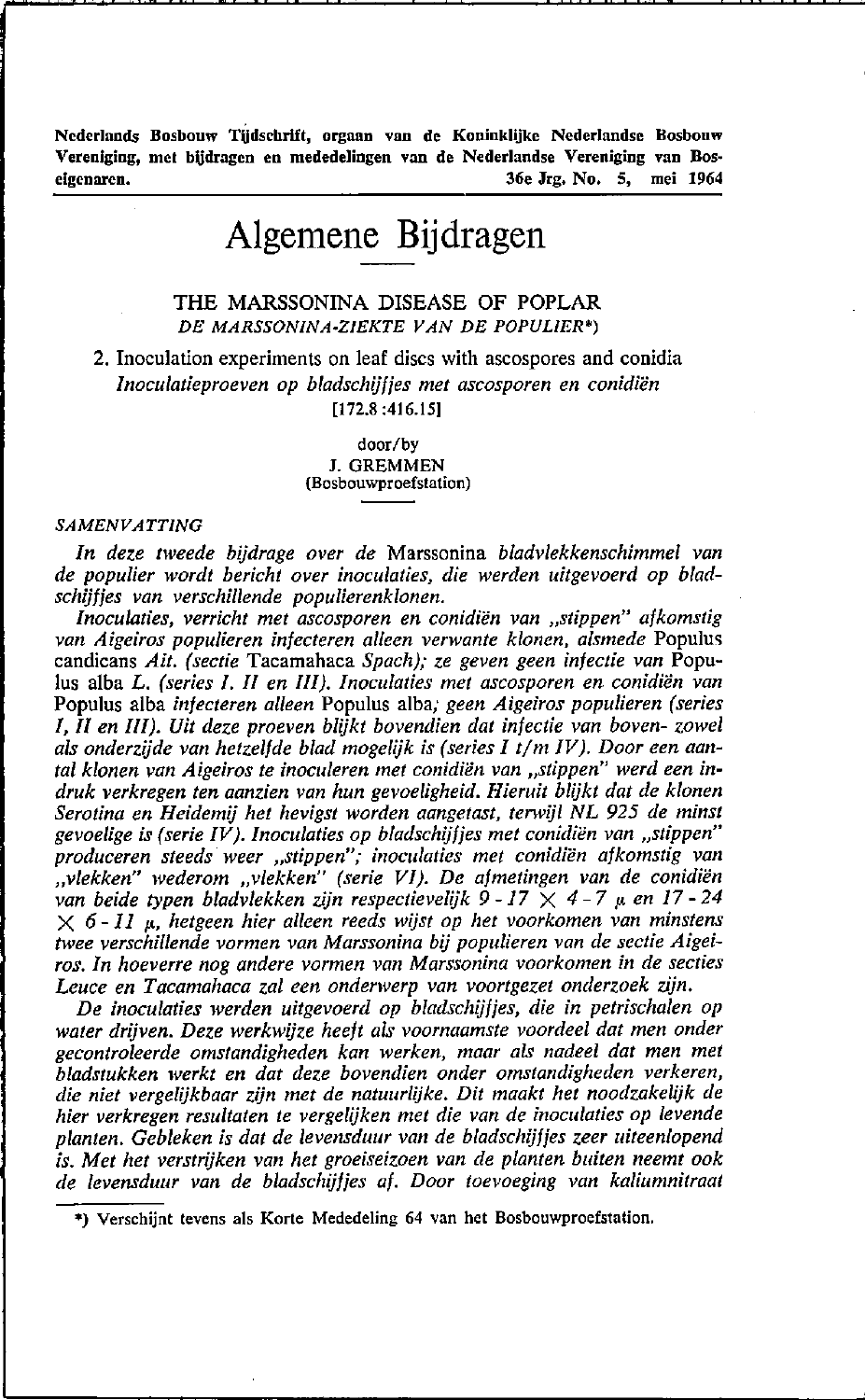*De aantasting door Marssonina wordt dus blijkbaar niet uitsluitend bepaald door de aanwezigheid van inoculum, respectieveUjk ascosporen en conidiën, maar mede door de chemisch-fysiologische toestand, waarin het blad verkeert. Naar analogie van een onderzoek verricht bij de appel (Mann*  & *Wallace) wordt de veronderstelling geuit dat ook hier aan regen en wind*  een uitlogend effect moeten worden toegeschreven, waardoor de kali uit *het blad verdwijnt. Dit heeft invloed op de fotosynthese en doet de resistentie tegen Marssonina afnemen.* 

*Daar juist die beplantingen, die het meest geëxponeerd zijn, het hevigst van deze ziekte lijden, terwijl direct aangrenzende bomen, op beschutte plaatsen, weinig of niet zijn aangetast, wordt aan de invloed van de kaU gedacht. Er zijn namelijk aanwijzingen dat kaUbemestingen op kali-arme gronden een gunstig effect hebben op de mate van aantasting. Het een en ander wordt echter sterk beïnvloed door plaatselijke omstandigheden, waarbij in de polders wellicht het kaUum-calcium antagonisme van de grond een woordje meespreekt.* 

Sinee 1960 a serious leaf spot disease of poplars eaused by species of *Marssonina* has occurred in various parts of the Netherlands, especially in the new polders, forming an important tbreat for poplar growing. Attaek by this leaf spot fungus is particularly serious along the roads, but it may also prevail in stands. Various clones of the seetion *Aigeiros* Duby and species op poplars belonging to the sections *Leuce* Duby and *Tacamahaca* Spach are affected. On the leaves two types of leaf spot may be recognized, one with brown, necrotic dots about 1 mm in diameter, irregularly spread on the whole leaf surface and sometimes on the petiole and the other with tan or olive-brown, more or less roundish spots, about 4 to 5 mm in diameter. The dots as well as the spots gradually increase in numbers, and as a result the leaves are dropped. Early defoliation of the trees may give considerable deerease in growth and eonsequently timber produetion. A repeated early defoliation during a number of subsequent years is followed by a physiologieal disturbanee of tree growth.

The life history of this pathogen is characterized by two reproductive stages. During the growing season a parasitic stage occurs on the green leaves developing macroconidial acervuli, followed in the season by microconidial acervuli. The acervuli produced on the dots eontain macroconidia 9 - 17  $\times$  4-7  $\mu$ ; the acervuli developed on the spots contain conidia 17-24  $\times$  6-11  $\mu$ . Characteristic haustoria were observed in the host tissue. In the autumn initials of the apothecial form are found on the dead fallen leaves. These apothecia mature in the spring and discharge their ascospores which eause primary infection of the new leaves (Gremmen, 1962).

This short account is tbe result of a series of experiments dealing with thc parasitic behaviour of Marssonina on discs of poplar leaves. This leaf disc metbod formerly used by Van Vloten (1944) for a study of poplar rust has been found to be extremely useful for testing various specics or clones of poplars for their susceptibility to the rust fungus.

The discs used in these experiments were punched from healthy, mature 'Ieaves and afterwards earefully f10ated on tap water in clean petri-dishes.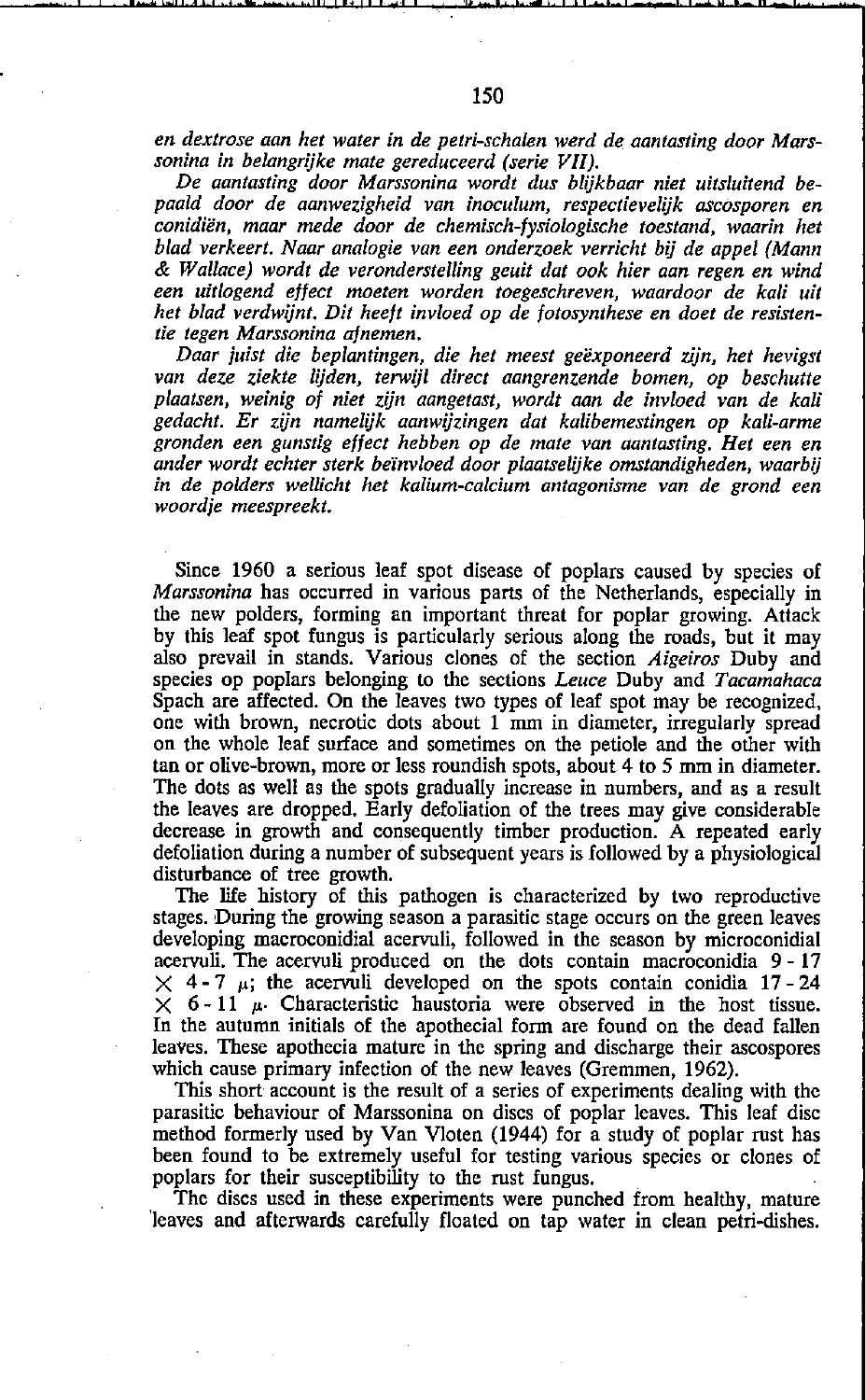The great advantage of this method is the experimental work done under controlled conditions, which avoids secondary infection.

On the other hand these discs cannot be compared with living leaves and consequently thc work described here may only give some preliminary information which ought to be completed with life history studies on the living tree itseIf.

### *lnoculations with Ascospores*

Leaves of cv Marilandica from Heerde and Ieaves from *Populus alba* from Wageningen both affected by the Marssonina leaf spot fungus were collected in the autumn and overwintered in flower pots.

In tbe spring, smaU leaf fragments bearing mature apotbecia of the *Drepanopeziza* stage, were stuck to the inside of a number of petri-dish covers, in which leaf discs were floating on tap water. The upper- as well as the underside of the leaf discs were exposed to ascospore discharge (series I and 1I).

| Series I and II        |                               | Percentage infected leaf discs*)<br>Percentage geïnfecteerde bladschijfjes |       |                                   |       |
|------------------------|-------------------------------|----------------------------------------------------------------------------|-------|-----------------------------------|-------|
| Hosts<br>Waardplanten  |                               | Ascospores derived from<br>Ascosporen afkomstig van                        |       |                                   |       |
|                        |                               | cy Marilandica (Aigeiros),<br>(Heerde)                                     |       | Pop. alba (Louce)<br>(Wageningen) |       |
|                        |                               | series I                                                                   | п     |                                   | н     |
| Populus alba (Leuce)   | Upperside<br>Bovenkant        | $0\%$                                                                      | $0\%$ | 100%                              | 44%   |
| Populus alba           | Underside<br>Onderkant        | $0\%$                                                                      | $0\%$ | 100%                              | 44%   |
| cv Heidemij (Aigeiros) | Upperside<br><b>Bovenkant</b> | 47%                                                                        | 33%   | $0\%$                             | $0\%$ |
| cv Heidemij            | Underside<br>Onderkant        | 33%                                                                        | 44%   | $0\%$                             | $0\%$ |

**• All checks remained free from infections** 

Ascospores from apothecia from Ieaves of cv Marilandica (Aigeiros) infected Heidemij, a clone of the same section, but did not infect *Populus a/ba.* Ascospores from *Populus alba* only reinfected *Populus alba* but not cv Heidemij. It has been demonstrated toa that bath sides of the leaves may be infected. In both cases the minute type of dots have been developed. In the cv Heidemij infection has been noticed after a ten day's period; in *Populus alba* after about twenty days.

### *lnoculations with conidia*

In thc next experiment (lIl) leaf discs were inocuIated with conidia obtained from cv Heidemij and with conidia from *Popu/us alba* bath from series 1. It has been demonstrated again that conidia derived from Aigeiros material are able to infect related cultivars and morcovcr *Populus candicans.*  Conidia from *Populus alba* did not infect *Populus alba* Var. *nivea,* neitber clones of the section Aigeiros, or *Popu/us candicans.*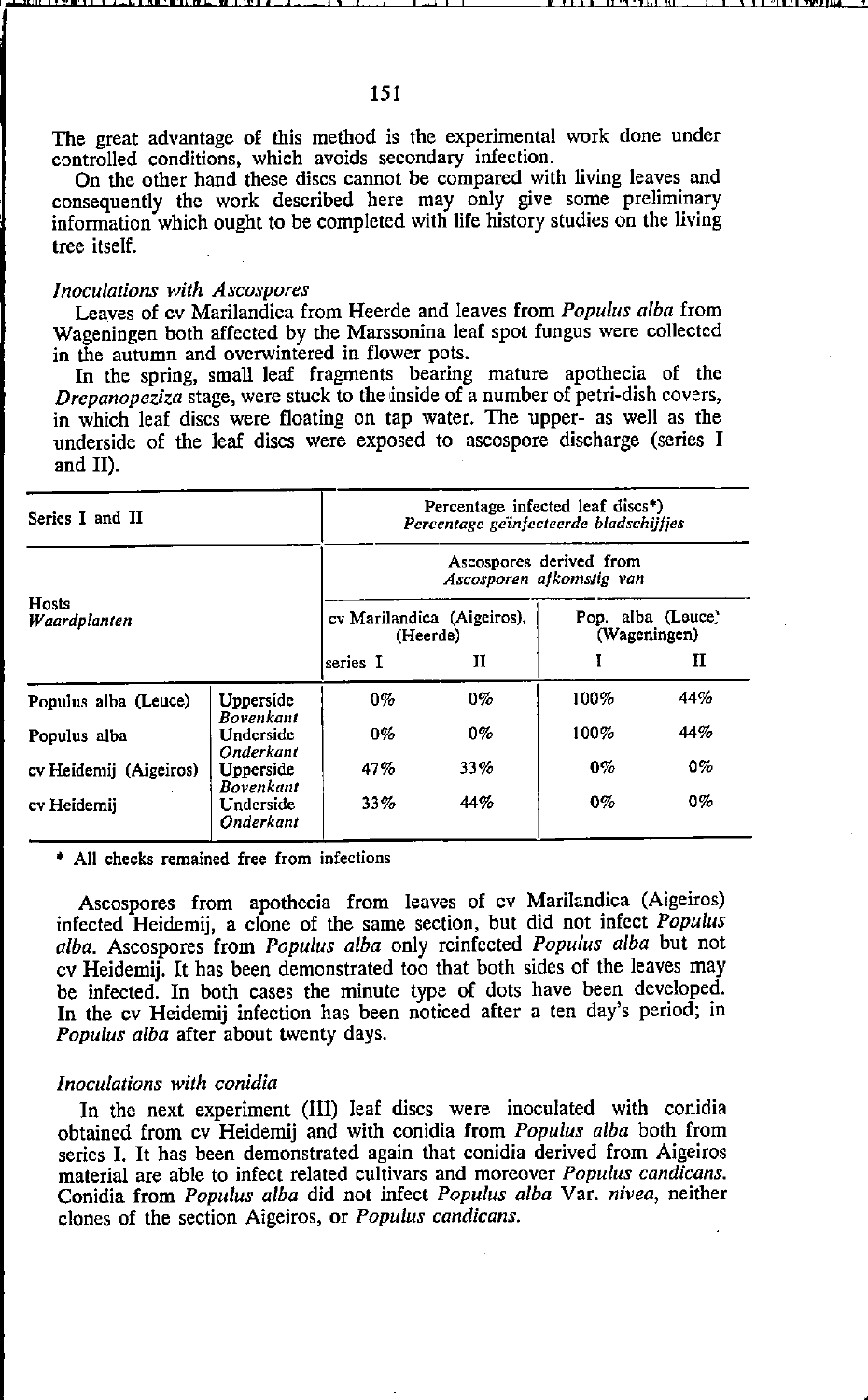

Afb. 1. Inoculations with conidia of "alba" strain on cv Regenerata (Aigeiros) showing negative results on upperside of leaf discs.<br>Inoculaties met conidiën van "alba" ras op de cv Regenerata (Aigeiros) met negatief result



Afb. 2. Inoculations with conidia of "alba" strain on cv. Regenerata (Aigeiros) showing negative results on underside of leaf discs. *Inoculaties mei conidiën van .,alba" ras op de cv Regenerata (Aigeiros) met negatief resultaat (onderzijde van bladschijfies).*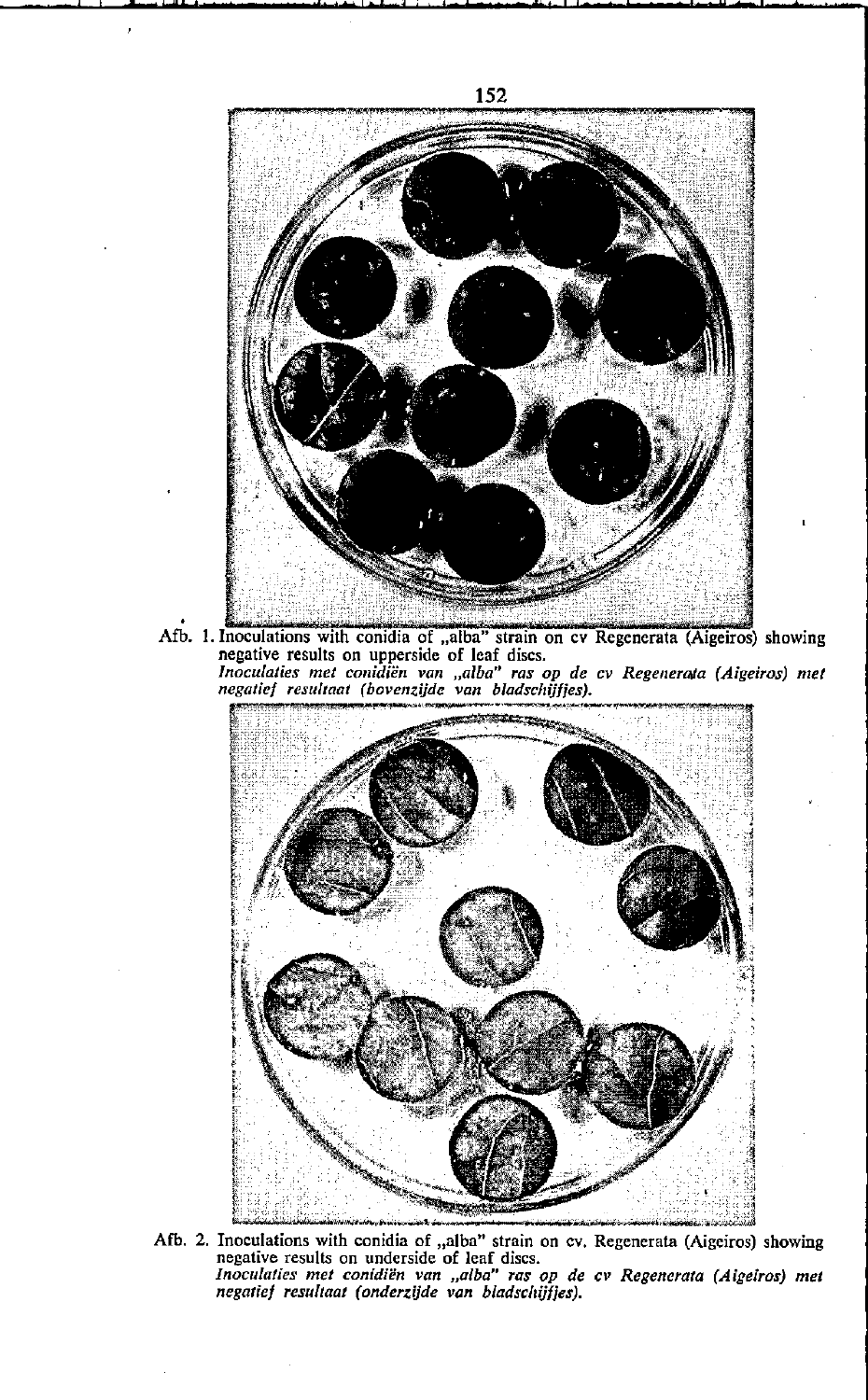

Afb. 3. Inoculations with conidia of "Aigeiros" strain on cv Regenerata (Aigeiros) showing positive results on upperside of leafdiscs. *Inoculaties met conidiën van "Aigeiros" ras op de cv. Regenerata (Aigeiros) met positief resultaat (bovenz.ijde van bladschijfies).* 



Afb. 4. Inoculations with conidia of "Aigeiros" strain on cv. Regenerata (Aigeiros) showing positive results on underside of leaf discs. *Inoculaties met conidiën van "Aigeiros" ras op de cv Regenerata (Aigeiros) met positief resultaat (onderzijde van bladschijfjes).*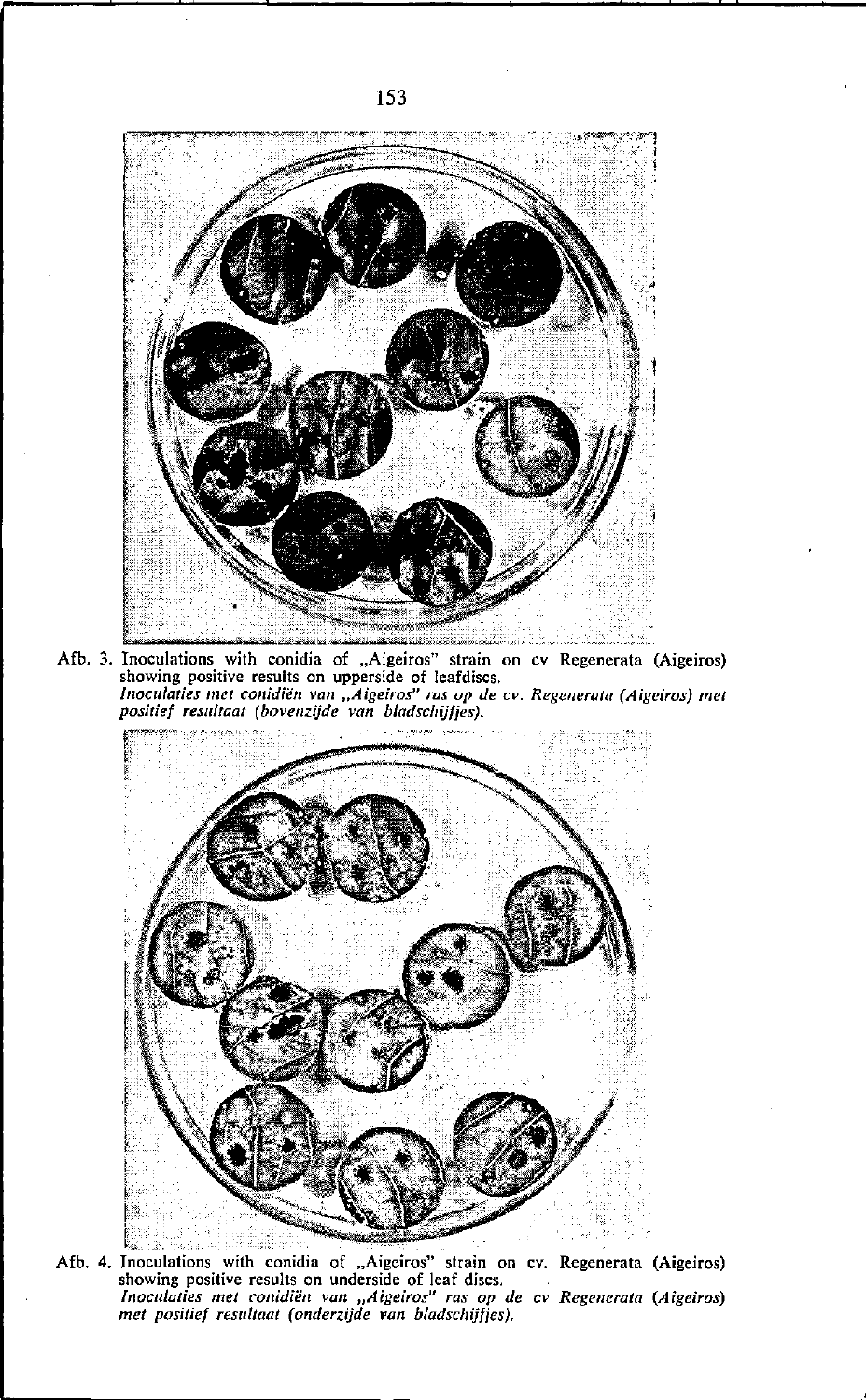| Series III                                                                                                                                                    |                        | Conidia derived from*)<br>Conidiën afkomstig van |                                                  |                                        |  |
|---------------------------------------------------------------------------------------------------------------------------------------------------------------|------------------------|--------------------------------------------------|--------------------------------------------------|----------------------------------------|--|
|                                                                                                                                                               | cv Heidemii (Aigeiros) |                                                  | Populus alba (Leuce)                             |                                        |  |
| Hostplants<br>Waaraplanten                                                                                                                                    | Upperside<br>Bovenkant | Underside<br>Onderkant                           | Underside<br>Upperside<br>Onderkant<br>Bovenkant |                                        |  |
| cv Serotina<br>cv Marilandica<br>(Aigeiros)<br>cy Robusta<br>cv Gelrica<br>cv Regenerata<br>Populus candicans (Tacamahaca)<br>Populus alba var. nivea (Leuce) | $\pm$                  |                                                  | $1ac.*')$<br>$1ac$ **)                           | $1$ ac. **)<br>2 ac. **)<br>$2ac.$ **) |  |

**\*)al1 checks were negative** 

**\*\*) spontaneous infections of the leaves from abroad.** 

In tbe next experiment ev Marilandiea leaves with eharaeteristie dots were collected in the nursery. After they have been shaken in tap water a spore suspension was obtained containing 15 à 20 thousand conidia per cm<sup>3</sup>. The upper- as weil as the underside of a series of leaf dises has been inoeulated with this suspension (series IV).

| Serie IV                                                                                                               |            |                                                            | Percentage infected leaf discs*)<br>Percentage geïnfecteerde bladschijfjes |                                              |  |
|------------------------------------------------------------------------------------------------------------------------|------------|------------------------------------------------------------|----------------------------------------------------------------------------|----------------------------------------------|--|
| Hostplants                                                                                                             |            | Conidia from cv Marilandica<br>Conidiën van cv Marilandica |                                                                            |                                              |  |
| Waardplanten                                                                                                           |            | Underside<br>Upperside<br><b>Bovenkant</b><br>Onderkant    |                                                                            | Check<br>Control                             |  |
| cy Serotina<br>cv Heidemii<br>cy Regenerata<br>cv I 214<br>cv Marilandica<br>cv Robusta<br>cv Gelrica<br><b>NL 925</b> | (Aigeiros) | 63%<br>100%<br>75%<br>63%<br>50%<br>38%<br>38%<br>50%      | 100%<br>63%<br>75%<br>87%<br>75%<br>75%<br>75%<br>50%                      | 0%<br>0%<br>0%<br>0%<br>0%<br>0%<br>0%<br>0% |  |

**\*) All checks free from infections** 

The clones used in this experiment have been arranged in sequence of attaek: ev Serotina and ev Heidemij showing the heaviest attaek; NL 925 tbe lowest.

**Series V has been devised to compare "dots" and "spots" on leaf discs.**  For this purpose a number of discs were inoculated with conidia of cv Marilandica from Heerde taken from series III, representing dots; another series of discs were inoculated with conidia of cv Gelrica, representing spots. Leaves of the latter clone attacked by Marssonina had been collected in the nursery at Wageningen and afterwards shaken in tap water. Both suspensions were used to inoeulate a series of clones viz. Serotina, Heidemij, Regenerata, I 214, Marilandica, Robusta, Gelrica and NL 925.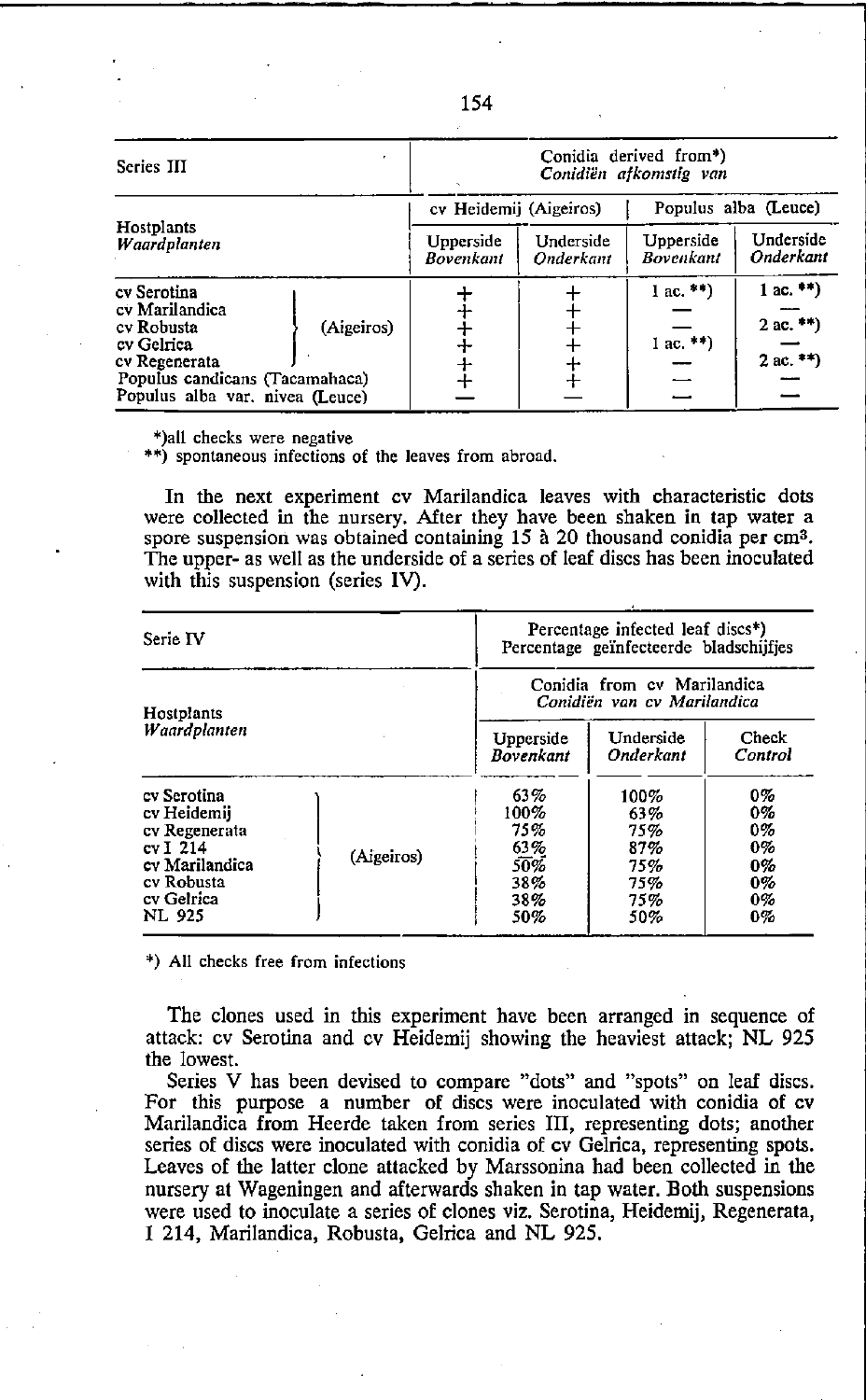In the first category the discs again developed characteristic minute dots with acervuli containing 13 - 18  $\times$  5 - 9  $\mu$ ; in the second group however, only a few spots developed, but contrary to expectation numerous dots. Obviously the spore suspension used for inoculation of the second consisted of a mixture of bath spares, presumably the leaves of cv Gelrica must have been colonised by bath types of fungi.

Series VI has been projected in the same way as series V. Conidia of dots from cv Regenerata from series **III** and eonidia of spots taken from fresh leaves of crossing  $1048 \times 1038$  were used for inoculating discs of the cv Gelrica. The spore suspension from the spots was carefully prepared by checking each leaf under the microscope in order to avoid infection with the other type of conidia. Two similar groups of discs were inoculated and the results after a five weeks period were as follows:  $35.7%$  of the total number of inoculations with the small conidia produced dots with their characteristic conidia and 36,2% of the inoculations with the other type of conidia produced spots with its own spore type. From this experiment it is obvious that each type of spot is eoonected witb a characteristie spore form pointing out a differenee in fungus species.

A great disadvantage of this leaf disc method, however, is the fact that soluble substances from the dises are diffusing into the surrounding water. The longevity of the discs seems to be determined by the cell contents and depends on the time of the year when they are picked from the trees; the age of the leaf and its situation on the branch. Doubtless this phenomenon, the dialysis of eell soluble substances must also have important consequenees

as to parasitism of Marssonina.<br>, In the next experiment (VII) half of the discs were floating on tap water; the other half on tap water with 1 gram of potassium nitrate and 20 grams dextrose per liter. Inoculations have been performed on cv Gelriea and cv Robusta, using conidia from dots from cv Regenerata (series V), and conidia from spots collected from fresh leaves of the crossing  $1034 \times 1035$ . The results after a three weeks period are given below.

| Series VII   |                                      | Percentage of infections<br>Percentage infecties             |            |  |  |
|--------------|--------------------------------------|--------------------------------------------------------------|------------|--|--|
| Hosts        |                                      | Conidia derived from<br>Conidiën afkomstig van               |            |  |  |
| Waardplanten |                                      | cv Regenerata (Aigeiros)<br>1034 x 1035<br>(dots)<br>(spots) |            |  |  |
| cv Gelrica   | on tap water<br>on nutrient solution | 13%<br>15%                                                   | 48%<br>10% |  |  |
| cv Robusta   | on tap water<br>on nutrient solution | 10%<br>3%                                                    | 20%<br>5%  |  |  |

All checks 0%.

This experiment indieates that an addition of certain nutrient substances to tap water has a tendency to deerease the percentage of infection caused by Marssonina on leaf discs.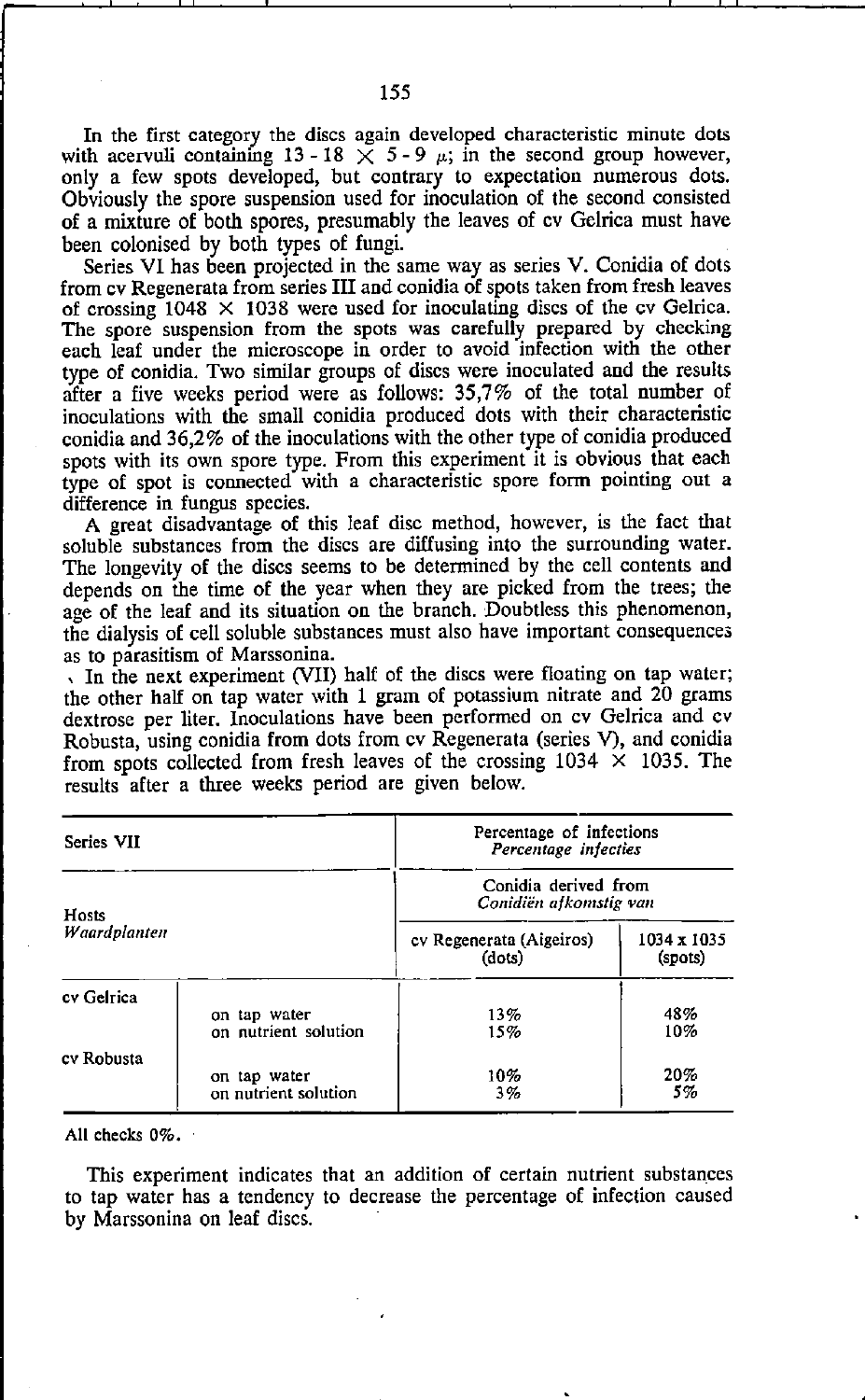## *Discussion of the results*

These preliminary results concerning the development of Marssonina on leaf discs demonstrate tbat inoculations with ascospores as weIl as conidia from "dots" derived from Aigeiros poplars may infect members of the same section and *POPlilus candicans* Ait. (seetion *Tacamahaca* Spaeh), but not *POPlilus alba* L. (seetion *Leuce* Duby). Ascospores and conidia from Marssonina species inhabiting *Populus alba* may only infect *POPlilus alba,* but will not infect clones of the seetion *Aigeiros* Duby (cf. series I, IJ and lIl).

Aseospores as weil as eonidia are eapable of infeeting bath sides of the leaf discs (series lIl, IV). Corke (1954), working witb the blaek eurrant leaf spot eaused by *Pseudopeziza ribis* Kleb. a relative of Marssonina, found after inoculation of both surfaces of leaves with ascospores and conidia that these were only successful on the lower surfaces.

By inoculating a series of Aigeiros poplars with conidia of dots some information has been obtained as to their susceptibility. The clones mentioned in series N have been arranged in sequence of susceptibility: Serotina being most susceptible and NL 925 most resistant.

Inoculations with conidia from dots always reproduce dots with the smaller type of conidia (9 - 17  $\times$  4 - 7  $\mu$ ); inoculations with conidia from spots always develop spots with the other spore type  $(17 - 24 \times 6 - 11 \mu)$  (cf. series VI).

During the course of the work it has been noticed that the longevity of the discs on the water medium may vary considerably. To improve their duration on tbis medium certain nutrient substances have been added. A striking influence has been observed when comparing fungus patbogenicity on discs floating on tap water to those floating on water witb potassium nitrate and dextrose. Whether this is caused by the potassium salt or the sugar or combination of both must be studied further (series VII).

In this connection it is of interest to refer to the work of Mann & Wallace (1925). These authors demonstrate that necrotic spots on apple leaves, tbe result of abnormal wet weather conditions in certain years, are caused by a leaehing effect of rain and wind influencing the potassium contents of tbese leaves. When they immersed healthy apple leaves in cold water for certain periods two processes were involved viz. (1) a penetration of the water into the intercellular spaces and (2) dialysis of soluble compounds from the cells into the water. Their experiments demonstrate an important diffusion of the potassium salts into the water and they suggest that under field conditions the same phenomenon takes place when leaves are constantly washed by rain in combination with strong winds.

Since poplars most affected in our polders are to be found along the roads, where these trees are heavily exposed to strong winds and rain, the same eIones standing on sheltered places e.g. on nearby farm yards, show a lower degree of attaek.

Many indications conceming the significanee of potassium for poplars have been observed. Fertilization with wood-ash, giving an increment of the potassium in tbe leaf from 0,6 to 2%, eonsiderably lowered attack by Marssonina (Van der Meiden, 1962). **In** a report on the oceurrenee of Marssonina over the year 1961 (Anonymus, 1962) same final conclusions have been made; (1) Trees with slight potassium deficieney are slightly attaeked by Marssonina; (2) Trees witb potassium deficieney show a heavier attaek by Marssonina than trees without potassium deficieney, and (3) heavy potassium fertilization influenee tbe degree of attaek in a favourable sense.